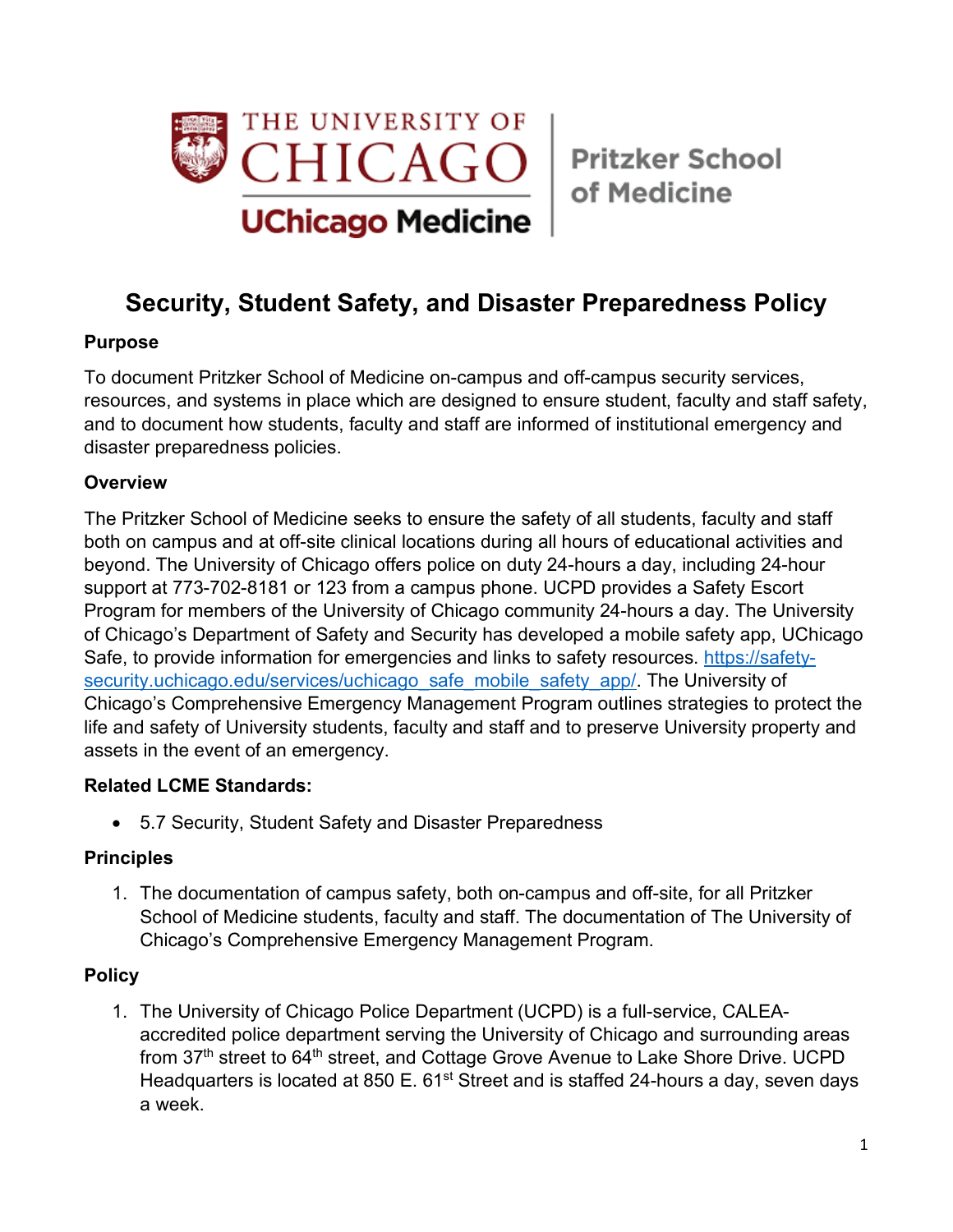- 2. The University of Chicago Campus Safety Division of the Department of Safety and Security is responsible for Accountability and Compliance, Security and the Law Enforcement Systems and Security Services including the University's electronic safety and security resources. This includes the network of cameras, access control, alarms and the emergency phones located throughout campus.
- 3. The University of Chicago's Emergency Management Plan (EMP) assigns responsibility and details the overall strategy to prepare, respond, recover (short-term), and mitigate from all emergencies or events that jeopardize the safety of University students, faculty, staff and visitors, and threaten the well-being of University assets and property. (https://safety-security.uchicago.edu/emergency\_management/plan\_overview/)

## **Procedures**

- 1. The University of Chicago offers all students, faculty and staff transportation shuttles that pick-up and drop-off within one or two blocks of most campus buildings.
- 2. The University of Chicago Police Department offers 24/7 support, by phone 773-702- 8181 or 123 from a campus phone for assistance ranging from lost and found to safety escorts. Students seeking support and guidance can also contact an on-call University administrator at any time, by calling 773-834-HELP (4357) or 4-HELP (4-4357) from a campus phone.
- 3. The University of Chicago provides safety and security related information and resources for the campus community on their website: https://safetysecurity.uchicago.edu/safety/
- 4. The Biological Sciences Learning Center (BSLC), is only accessibly by card access after business hours.
- 5. Activation of the University's Emergency Management Plan is dependent on the type and severity of the hazard occurring. An emergency resulting from a hazard is defined as an unplanned event that:
	- a. Poses a serious threat to persons or property, as well as significantly disrupts normal operations
	- b. Cannot be managed by a routine response
	- c. Requires a quick and coordinated response across multiple departments or divisions
- 6. If an event meets the criterion above, it is then categorized according to its scope and severity. Three emergency categories have been defined, and each category will elicit a different approach at the discretion of the Senior Emergency Management Officer. (https://safety-

security.uchicago.edu/emergency\_management/plan\_overview/situation\_overview/)

7. Serious incidents of crime will be communicated using a timely email message to the campus and to community members who are registered to receive security alerts. Security alerts from the past three years are posted on the Department of Safety and Security's website.